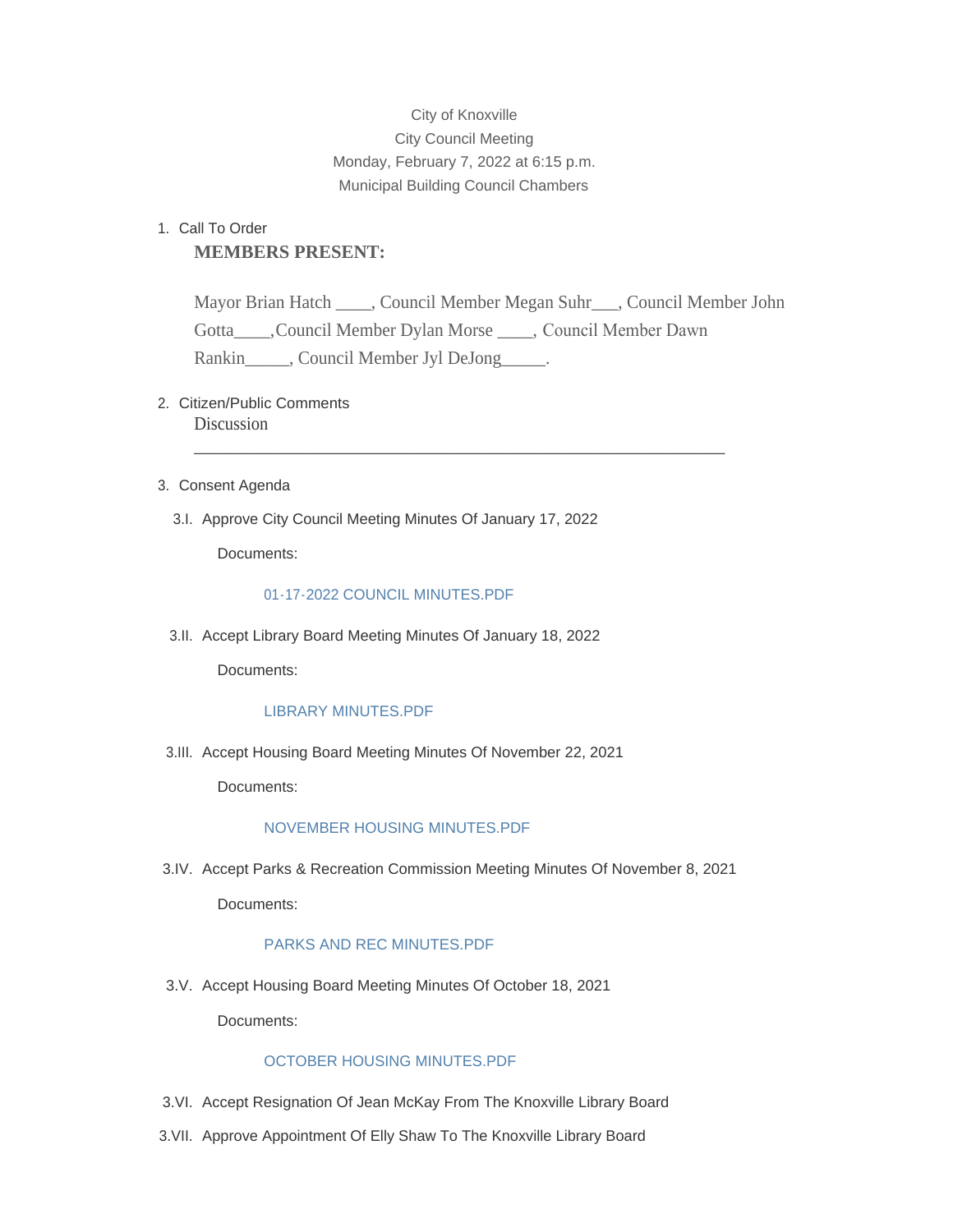Documents:

### [LIBRARY BOARD APP.PDF](http://www.knoxvilleia.gov/AgendaCenter/ViewFile/Item/5319?fileID=4242)

- 3. VIII. Approve Class C Liquor License For Hy-Vee Food Store
- 3.IX. Approve Class C Liquor License For Kline's Quick Time
- 3.X. Accept December 2021 SRO Report

Documents:

#### [DECEMBER 2021 - SRO REPORT.PDF](http://www.knoxvilleia.gov/AgendaCenter/ViewFile/Item/5301?fileID=4205)

3.XI. Accept CSO Yearly Activity Report

Documents:

## [CSO YEARLY ACTIVITY.PDF](http://www.knoxvilleia.gov/AgendaCenter/ViewFile/Item/5300?fileID=4204)

3.XII. Accept January 2022 SRO Report

Documents:

#### [JANUARY 2022 SRO REPORT.PDF](http://www.knoxvilleia.gov/AgendaCenter/ViewFile/Item/5314?fileID=4237)

- 3.XIII. Set A Public Hearing For February 21, 2022 At 6:15 P.m. Regarding The 2022 Water Reclamation Facility Improvement Project
- 3.XIV. Set A Public Hearing For February 21, 2022 At 6:15 P.m. To Approve Proposed Property Tax Levy For Fiscal Year 2022/2023

Documents:

## [MAX LEVY NOTICE.PDF](http://www.knoxvilleia.gov/AgendaCenter/ViewFile/Item/5313?fileID=4240)

- 4. Item Agenda
	- Fiscal Year 2022/2023 Recommended Budget Presentation 4.I.

Documents:

### [FY23 RECOMMENDED BUDGET PDF.PDF](http://www.knoxvilleia.gov/AgendaCenter/ViewFile/Item/5317?fileID=4241)

- 4.II. Public Hearing Disposal Of An Interest In Real Property By Sale
	- A. Open Hearing
	- B. Filing of Affidavit of Publications- 01/31/22
	- C. Written Comments or Objections
	- D. Oral Comments or Objections
	- E. Close Hearing
	- 4.II.i. Approve Resolution Directing The Sale Of An Interest In Real Property Following The Public Hearing